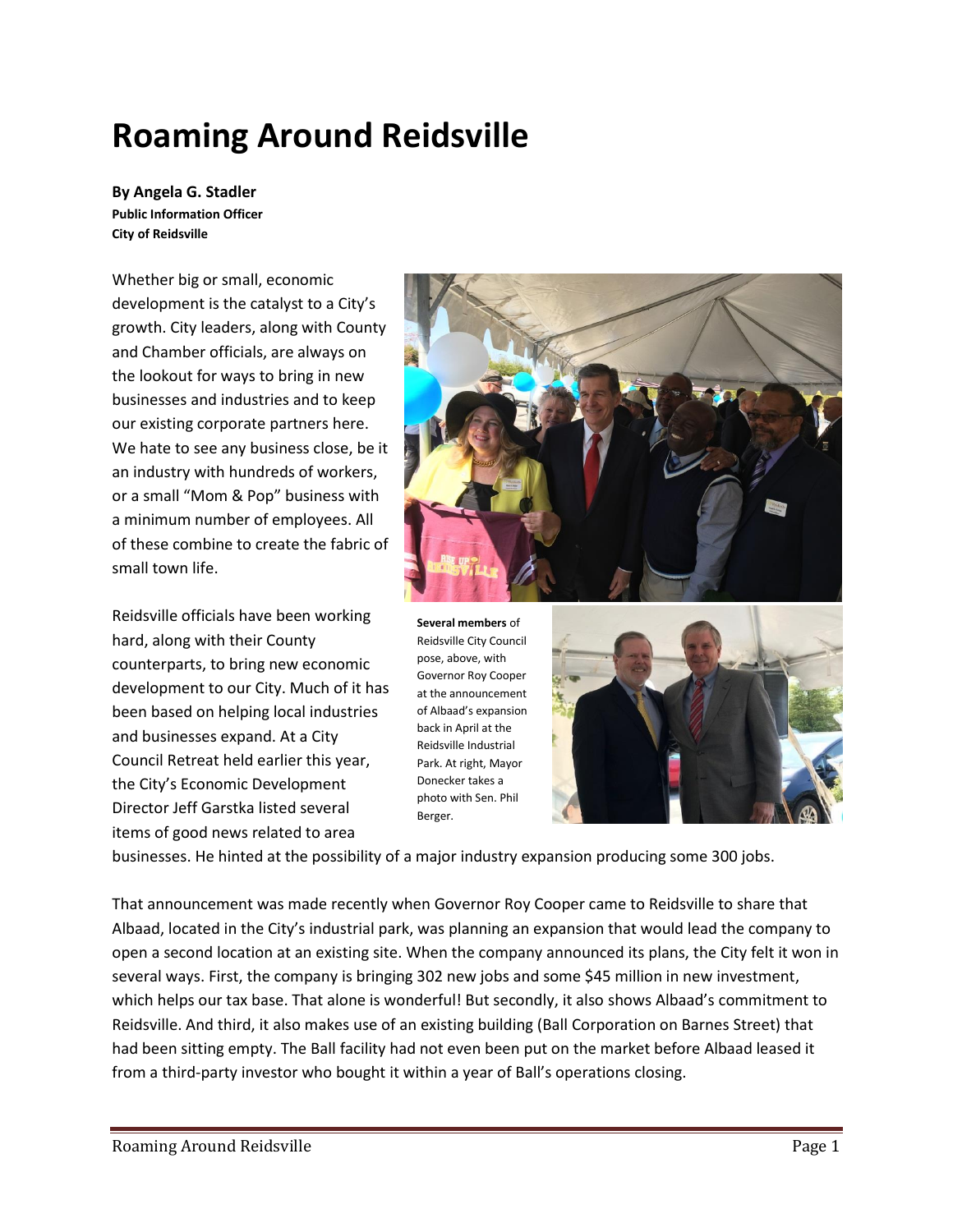Of course, there are also the opportunities for more people to come to work and live in Reidsville because of these kinds of announcements, which, again adds to our tax base. In some cases, other businesses affiliated with these industries may eye Reidsville as a good location to be. There are a lot of benefits that can be reaped from such large scale development.

Unfortunately, such large scale announcements don't happen every day. Reidsville has been blessed to have two such announcements in the past two years. Then-Governor Pat McCrory came to Reidsville in September of 2016 to announce the grand opening of Unifi's Repreve Processing Center at its plant here. The opening involved more than \$28 million in investment by the company and the need for 87 new jobs. Since then, Unifi has acquired the dyed yarn business from National Spinning Company and transferred about 45 jobs to Reidsville.

However, small and medium-sized businesses also contribute to keeping a city moving forward. Garstka noted that in the past year or so, we have been lucky to have benefitted from several expansion announcements. It started with Smith-Carolina noting in June of last year its plans to expand with a second manufacturing location in Reidsville and add 10 new jobs. Then in September of last year, Plastic Revolutions, a full-service plastic recycler, announced it would add 35 jobs with the expansion of its processing plant on Barnes Street. Bibey Machine and Fabrication said in November it would be expanding its business by purchasing the 78,000-square-foot building adjacent to its existing facility on Industrial Drive. On the heels of that Elevated Environmental said it would expand its operation after purchasing the former Reidsville Armory building on North East Market Street and along with it, 10-20 new jobs. Foss Industrial Recycling came before Reidsville City Council in April to ask for a special use permit to allow them to construct an equipment shop at their Watlington Industrial Drive location. The addition of that shop means three new jobs are needed, according to company officials.

But it isn't only the large and mid-sized businesses that seem to be thriving. The downtown area and Freeway Drive business district have seen a lot of changes in recent years. And while jobs and machinery investment help the City monetarily, a lot of these small business changes help stimulate the local economy by bringing in new visitors and providing a great quality of living for our residents. Not to mention that these renovations and additions help improve the City aesthetically.

Especially in the downtown area, businesses seem to come and go, either due to retirements or shutdowns. Yet some mainstays like Pelham Transportation have been able to add a few jobs while some new enterprises, such as Sip Coffee House and The Thrift Shack, are also making their presence known, among others. Back on Market Street, Sophisticated Soul has joined other longtime eateries in the downtown area to provide our citizens and visitors another place to enjoy. Traveling a little further down Scales Street, McDonald's closed down for a while to complete its building makeover. Even longtime business Pete's Burgers closed briefly to do some renovations to its building.

Freeway Drive has seen a lot of activity over the past couple of years. Under new ownership, the Reidsville Bowling Center has seen a resurgence after its rehab. Verizon built a new store in front of the bowling lanes, and between the two of them, about 15 new jobs have been realized. Dominoes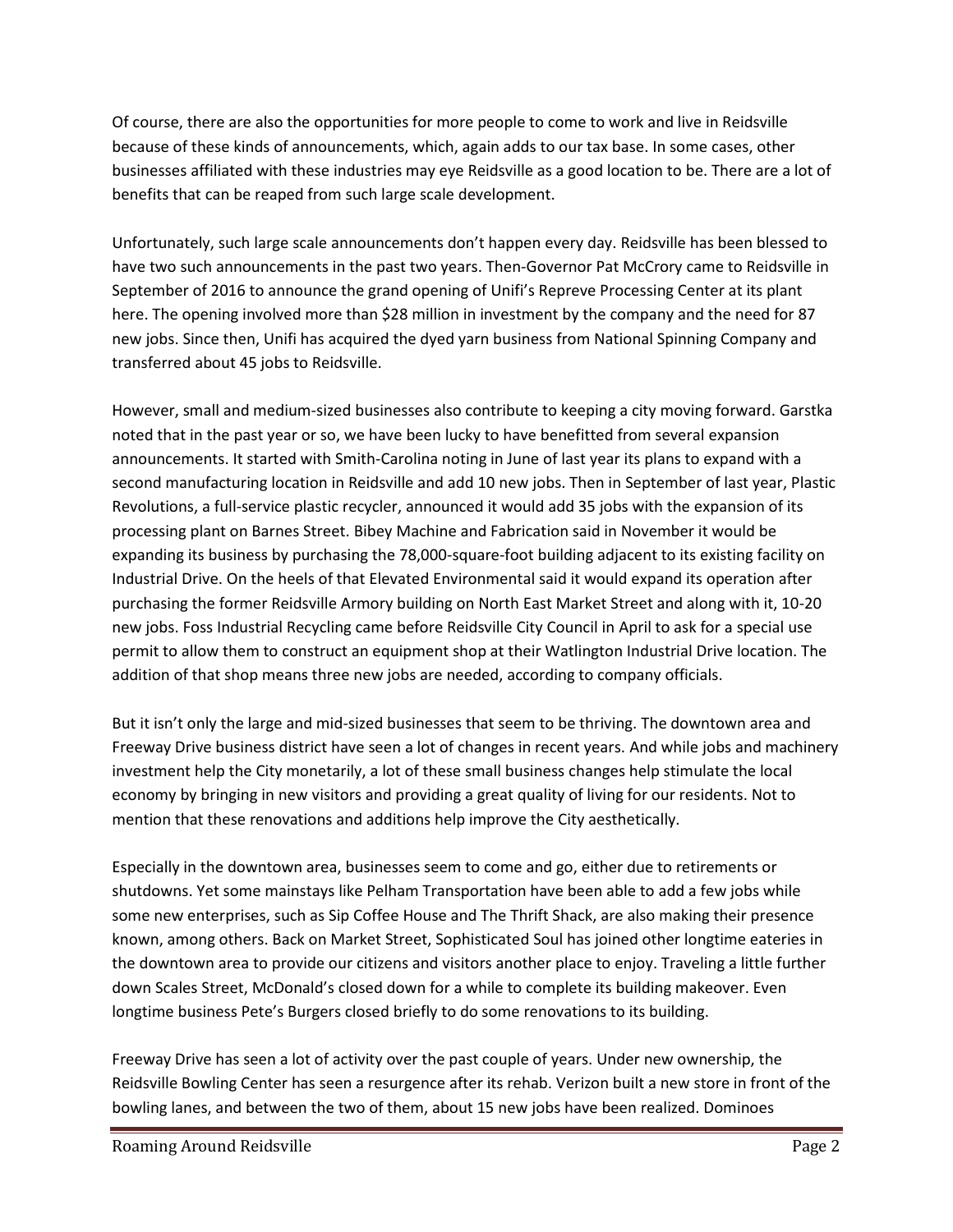relocated and rehabbed a building there while NAPA Auto Parts left Scales Street but moved into the former Sears building on Freeway. Wendy's renovated its existing building as well.

I am sure I have missed some openings and renovations, but that's a good thing. It means the list is too long, and I just can't keep up!

We are excited about the future as well. The possibility exists that the State of North Carolina will put its Youth Development Center in Reidsville. That could mean some 126 new jobs for the area. We have been told that Reidsville was selected because of its geographic location with a direct connection to Interstate 40 and 840 along with a congregation of workforce and support businesses for such a facility. Lucky City Brewing has broken ground for its renovations to its Gilmer Street location with plans for the other levels to be used by the Rockingham County Arts Council and the Rockingham County Theatre Guild. The building for Elizabeth's Pizza is still being upfitted and will hopefully be opening soon along Freeway Drive, and other possibilities are in the works, but I can't give away too much!

In other news around Reidsville:

## **Movies @ Market Square June 9.**

Maybe a little campy but good! The classic *Godzilla vs. Mothra* will be the second offering for "Movies @ Market Square" starting at 8 p.m. (around dusk) on Saturday, June 9. Bring your chairs and blankets for this movie shown on the lawn of Market Square in downtown Reidsville. It's free!

## **"Music on the Square" starts this month.**

"Music on the Square" begins in June at Market Square in downtown Reidsville. On the fourth Saturday of each month from 6:30-8:30 p.m. through September, these free musical concerts will hit the downtown stage. Back by popular demand, "Trial by Fire", a Journey tribute band, will be the first to entertain the crowds on Saturday, June 23. Just remember to bring a chair when you're not up dancing and singing along! I don't know about you, but I can't wait!

## **Kids Fishing Rodeo @ Lake Reidsville.**

This annual event is always a favorite! Bring the kids aged 12 and under on Saturday, June 2, for this fishing event at Lake Reidsville on Water Works Road. Time is 8:30 a.m. until 11:30 a.m. and it's free! Call the Lake Store at 336-349-4738 for more details!

## **Fishing Tournaments @ Lake Reidsville.**

And now, something for the big kids! June is the month for fishing tournaments at Lake Reidsville. Call the Lake Store for details at 336-349-4738 about the Big Bass Tourney June  $9<sup>th</sup>$  (Cost is \$15 per person); the Night Catfish Tourney June 16<sup>th</sup> (Cost: \$10/per person); and the Crappie Fishing Tourney June 23<sup>rd</sup> (Cost: None! It's free!).

## **Art on the Square.**